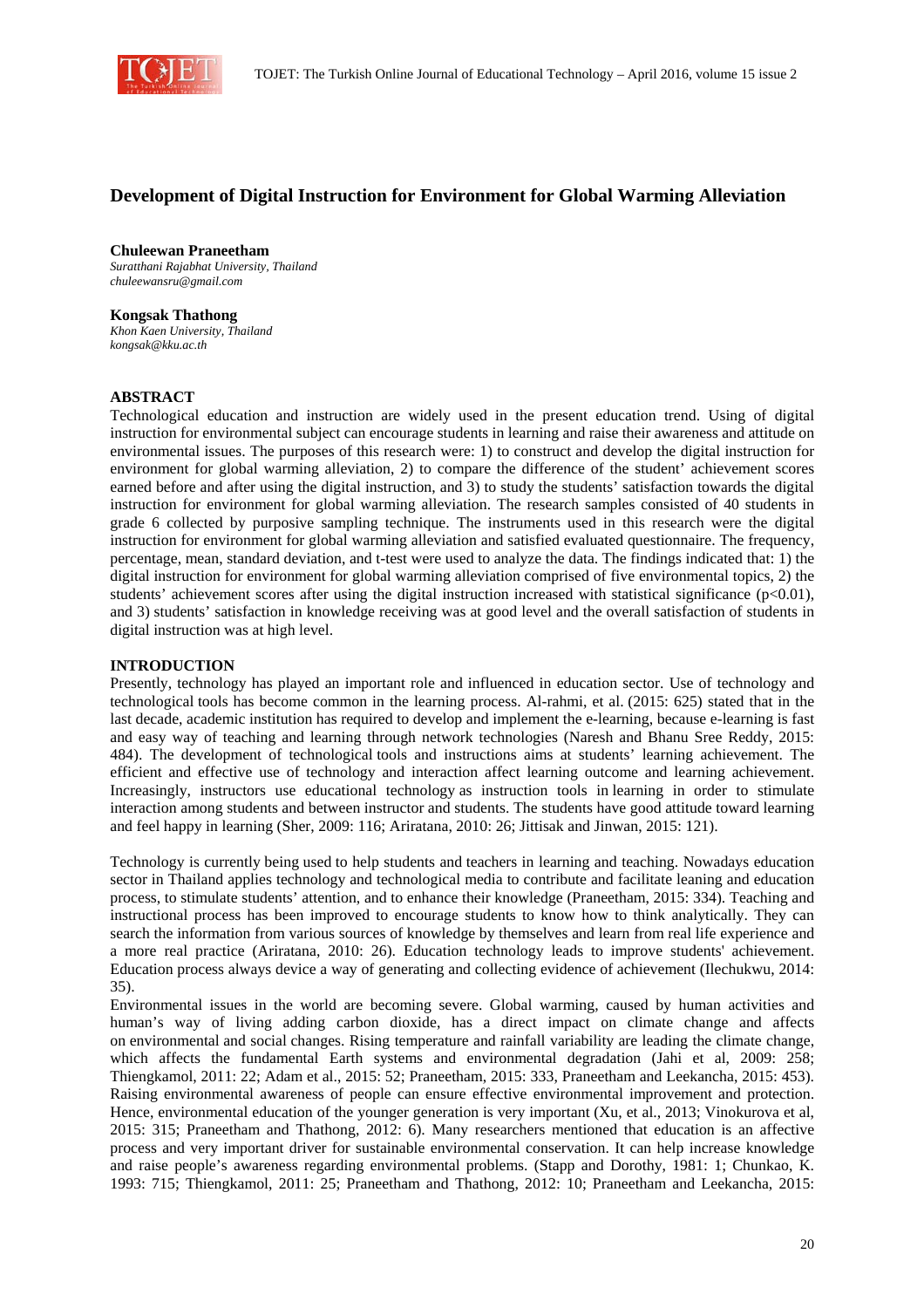

458). Therefore, teachers are more aware of the importance of teaching and learning by using appropriate technological education, tools and instruction for environmental subject (Praneetham, 2015: 338). Rational knowledge of human can reflect their thinking between their behavior and the natural environment (Xu, et al., 2013: 1285). Effective education process and approach can help people increase their knowledge and understand about environmental problems, as well as raise their awareness and foster their attitude on environmental conservation. Using of digital media instruction, multimedia, graphics, and video with sound can attract the students' attention. The learners have fun and enjoy learning. At the same time, they can develop their potential continuously. The digital instruction makes it easier to understand the content. Moreover, the learners can learn by themselves at their convenience and needs (Pasawano, 2013: 160). Therefore, the researcher is interested in construct the digital instruction for environment for global warming alleviation which will help students gain sufficient knowledge about global warming, energy and energy conservation. This instruction can be an effective tool for raising awareness of learners regarding environmental problems.

#### **THE PURPOSES OF THE RESEARCH**

The objectives of this research were:

1. To construct and develop the digital instruction for environment for global warming alleviation.

2. To compare the difference of the student' achievement scores earned before and after using the digital instruction for environment for global warming alleviation.

3. To study the students' opinion towards the digital instruction for environment for global warming alleviation.

#### **RESEARCH METHODOLOGY**

The research design was implemented in steps by step as follows:

1. Population was students in grade 6 of Wat Pho Nimitr school, Surat Thani province. The research samples consisted of 40 students in grade 6 collected by purposive sampling technique. The research was conducted within the first semester of the academic year 2015.

2. The instruments used for gathering data were:

2.1 The digital instruction for environment for global warming alleviation. The digital instruction consisted of 5 topics which were: 1) energy and electricity equipment used in everyday life, 2) changes in weather and global warming, 3) use of vehicles and use of renewable energy, 4) energy conservation for global warming alleviation, and 5) activities in daily life and saving energy.

2.2 Pre-test and post-test of each topic and a questionnaires with a five-level rating scales on opinion towards the digital instruction for environment for global warming alleviation.

The content and structural validity were determined by Item Objective Congruent (IOC) with 3 experts in the aspects of technology education, sciences, psychology, social research methodology and environmental education.

3. The frequency, percentage, mean  $(X)$ , standard deviation (SD), and t-test were used to analyze the data.

## **RESULTS AND DISCUSION**

The sampled respondents of this study were 40 students in grad 6 of Wat Pho Nimitr school in Surat Thani province, Thailand. The samples consisted of 20 female students and 20 male students. The ages were 11 years old with 22.5 % and 12 years old with 77.5 %.

The results of the study are shown in Tables 1- 4 below.

| global warming alleviation |        |               |            |               |            |
|----------------------------|--------|---------------|------------|---------------|------------|
|                            |        | Pre-test      |            | Post-test     |            |
| Topics                     | Scores | $\mathcal{X}$ | Percentage | $\mathcal{X}$ | Percentage |
| Topic 1                    |        | 3.58          | 71.50      | 4.80          | 96.00      |
| Topic 2                    |        | 2.95          | 59.00      | 4.45          | 89.00      |
| Topic 3                    |        | 3.50          | 70.00      | 4.68          | 93.50      |
| Topic 4                    |        | 3.40          | 68.00      | 4.63          | 92.50      |
| Topic 5                    |        | 4.58          | 91.50      | 5.00          | 100.00     |

Table 1: Student' achievement scores from pre-test and post-test using the digital instruction for environment for global warming alleviation

*Topics: 1) energy and electricity equipment used in everyday life, 2) changes in weather and global warming, 3) use of vehicles and use of renewable energy, 4) energy conservation for global warming alleviation, and 5) activities in daily life and saving energy.* 

Total 25 18.01 72.00 23.56 94.20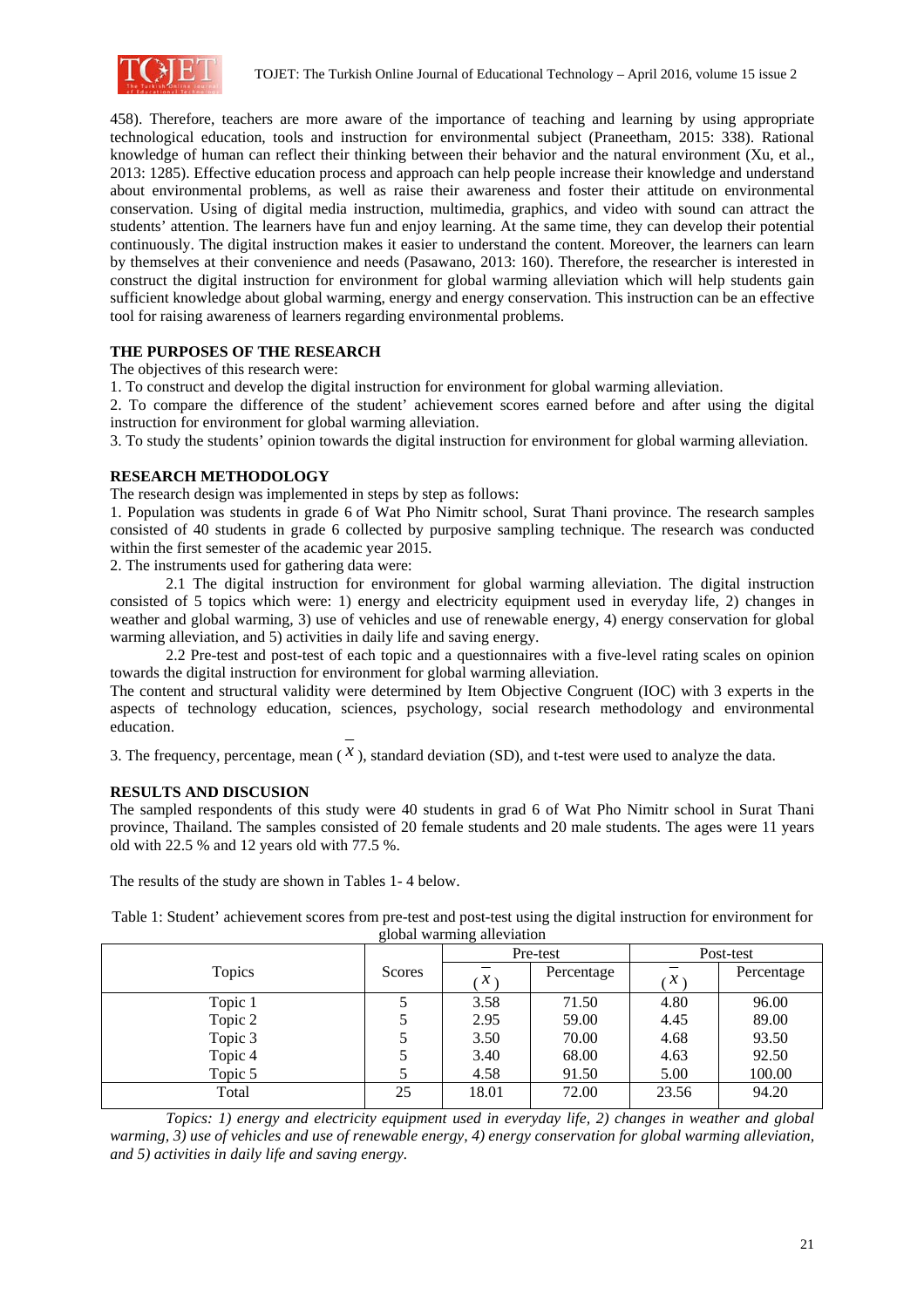

Table 1 shows mean score of students' achievement in pre-test and post-test of each topic. Each topic has 5 questions for pre-test and 5 questions for post-test. The five topics of digital instruction comprised of topic 1) energy and electricity equipment used in everyday life, topic 2) changes in weather and global warming, topic 3) use of vehicles and use of renewable energy, topic 4) energy conservation for global warming alleviation, and topic 5) activities in daily life and saving energy.

The results indicate that the overall mean score of students' achievement in pre-test was 18.01 out of 25 with the percentage of 72.00. The overall mean score of students' achievement in post-test was 23.56 out of 25 with the percentage of 94.20.

| Table 2: Comparison between pre-test and post-test of students using the digital instruction for environment for |  |
|------------------------------------------------------------------------------------------------------------------|--|
| global warming alleviation                                                                                       |  |

|           | No. of<br>Students | <b>Full scores</b> | л     | SD   | t-value  | p-value   |
|-----------|--------------------|--------------------|-------|------|----------|-----------|
| Pre-test  | 40                 | 25                 | 18.01 | 2.16 | $-23.93$ | $.000***$ |
| Post-test | 40                 | つち<br>نەك          | 23.56 | 1.28 |          |           |

The finding reveals that there was a statistically significant difference (at the level of 0.01) between the achievements of students in pre-test (mean =  $18.01$ , SD =  $2.16$ ) and post-test (mean =  $23.56$ , SD =  $1.28$ ) by using the digital instruction for environment for global warming alleviation in learning process. In other words, the students' achievement scores earned from the post-test scores were higher than from pre-test scores. Saenggaew, et al. (2011: 47) examined student's achievement scores after learning via the Computer Assisted Instruction (CAI) lesson entitled Earth and Space Science. It was found that the achievement scores after learning via the CAI lesson were significantly higher than that before using the learning the CAI lesson ( $p<0.05$ ). Manisri (2011: 48) and Grajadthong (2012) also mentioned that after using the Computer-Assisted Instruction in learning process students' post-test scores were significantly higher than their pre-test scores.

Table 3: Students' satisfaction towards knowledge gained from the digital instruction for environment for global warming alleviation

| Topics                                                                    | $\cdot x$ | <b>SD</b> |
|---------------------------------------------------------------------------|-----------|-----------|
| 1. Students recognize energy and electric appliances on a daily basis.    | 4.45      | 0.60      |
| 2. Students know the cause of global warming.                             | 4.48      | 0.60      |
| 3. Students know how to use the vehicles and the use of renewable energy. |           | 0.72      |
| 4. Students know the effects of global warming.                           |           | 0.64      |
| 5. Students know how to help reduce global warming.                       |           | 0.60      |
| Total                                                                     | 4.44      | 0.46      |

Table 3 indicates that, overall, the students' satisfaction on knowledge gained was at "good" level (Mean = 4.44,  $SD = 0.46$ ). Based on data analysis, the students' satisfaction on know how to help reduce global warming was at the highest level (mean = 4.55,  $SD = 0.60$ ), followed by they know the effects of global warming (mean = 4.50,  $SD = 0.64$ ), know the cause of global warming (mean = 4.48,  $SD = 0.60$ ), recognize energy and electric appliances on a daily basis (mean  $= 4.45$ , SD  $= 0.60$ ), and lastly know how to use the vehicles and the use of renewable energy (mean  $= 4.20$ , SD  $= 0.72$ ).

Table 4: Students' satisfaction towards the digital instruction for environment for global warming alleviation

| Topics                                                             | $\cdot x$ | <b>SD</b> |
|--------------------------------------------------------------------|-----------|-----------|
| 1. Students like cartoon characters.                               | 4.45      | 0.75      |
| 2. Students like scenes and color of cartoon.                      | 4.53      | 0.55      |
| 3. Students like the storyline of a cartoon.                       | 4.43      | 0.71      |
| 4. Students like speech and music of cartoon.                      | 4.45      | 0.68      |
| 5. Students are happy and have fun to watch cartoon.               | 4.58      | 0.59      |
| 6. Students can learn in a limited time.                           | 4.43      | 0.71      |
| 7. Cartoon helps students understand the subjects.                 | 4.43      | 0.68      |
| 8. Cartoon encourages students to be more interested in learning.  | 4.60      | 0.63      |
| 9. It is easy and not complicated to access to each cartoon story. | 4.65      | 0.62      |
| 10. Use menu is readable.                                          | 4.60      | 0.50      |
| Total                                                              | 4.51      | 0.44      |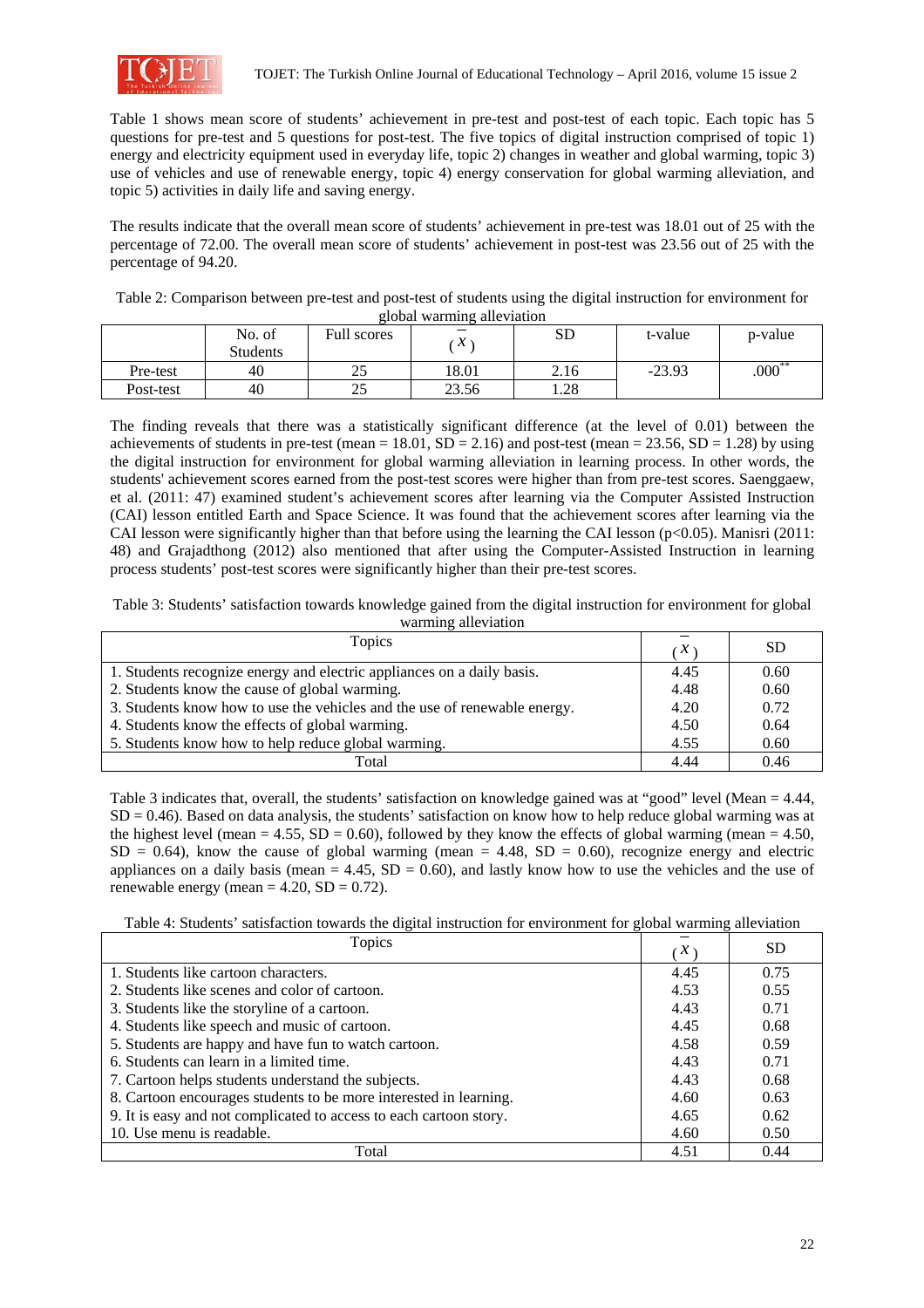

Table 4 reveals that, overall, the students' satisfaction with digital instruction was at "high" level (Mean = 4.51,  $SD = 0.44$ ). From the result above, the students found that the digital instruction for environment for global warming alleviation is easy and not complicated to access to each cartoon story, and was at the highest level (Mean = 4.65, SD = 0.62), followed by cartoon encourages students to be more interested in learning (mean = 4.60, SD = 0.63), use menu is readable (mean = 4.60, SD = 0.50), students are happy and have fun to watch cartoon (mean = 4.58, SD = 0.59), students like scenes and color of cartoon (mean = 4.53, SD = 0.55), students like cartoon characters (mean = 4.45,  $SD = 0.75$ ), students like speech and music of cartoon (mean = 4.45,  $SD =$ 0.68), students like the storyline of a cartoon (mean  $= 4.43$ , SD  $= 0.71$ ), students can learn in a limited time (mean = 4.43,  $SD = 0.71$ ), and lastly cartoon helps students understand the subjects (mean = 4.43,  $SD = 0.68$ ).

Multimedia learning leads to strong communication process and innovative methods of learning and teaching process (Naresh and Bhanu Sree Reddy, 2015: 485). In light of above finding, most students currently learn more from media which helps them perceive actual information, understand, and develop knowledge and good attitude (Ruengwanich, 2012: 42). Naresh and Bhanu Sree Reddy (2015: 489) mentioned in his research on current trends in e-learning and future scenario that the learners were satisfied with the e-learning process. Because the enhancement of technology helps e-learning simpler and the users have more choice. Panchan (2012: 14) also found that learning instruction reflects the potential and the readiness of teaching and learning. This is consistent with research of Saenggaew, et al. (2011: 47) which found that students showed satisfaction in the CAI lesson entitle: Earth and Space Science at high level. Manisri (2011: 48) and Grajadthong (2012) stated that using the CIA in learning process could stimulate learners' motivation and self-learning. They had fun and enjoyed learning.

## **CONCLUSION**

The result from the study reveals that the digital instruction for environment for global warming alleviation stimulates students' attention and enhances their knowledge on environmental issues. Using of digital instruction encourages students in learning, helps them gain sufficient knowledge about energy conservation and the seriousness of environmental problems, increase their understanding regarding to energy and power, and raise their awareness and attitude on environmental issues and global warming alleviation, which will contribute to energy conservation and environmental behavior. This suggests that the digital instruction for environment for global warming alleviation should be widely published in schools and on e-learning. Teachers can use the digital instruction for teaching. Moreover, students can use the digital instruction for learning anytime and anywhere they want.

It is also recommended that digital instruction in the context of environment and environmental conservation for learners in different ages should be developed. Effective digital instruction can improve students' achievement, motivate and encourage learners' motivation and a self-learning effectively. Therefore, digital instruction should be created and developed as instruction tools for others subjects as well.

#### **ACKNOWLEDGEMENT**

The authors would like to acknowledge financial support from the National Research Council of Thailand. Any errors are the responsibility of the authors.

#### **REFERENCES**

- Adam, B., Wiredu, A., & Appiah, M. (2015)**.** Cost Benefit Analysis of Climate Change Adaptation Strategies on Soil and Water Conservation Methods in Northern Ghana. In Book of abstracts of the *Tropentag 2015 : Management of land use systems for enhanced food security - conflicts, controversies and resolutions*, 52.
- Al-rahmi, W., Othman, M., & Yusuf, L. (2015)**.** The Effectiveness of Using E-Learning in Malaysian Higher Education: A Case Study Universiti Teknologi Malaysia. *Mediterranean Journal of Social Sciences*. Mediterranean Journal of Social Sciences, 6(5) S2, 625-637.
- Ariratana, W. (2010)**.** The Development of Learning Management Model Focusing on Thinking Skills in the Basic Education Curriculum, B. E. 2544. *International Journal of Education*, 33(1), 25-34.
- Chunkao, K. (1993). *Environmental Education*. Bangkok: Aksornsayam Publishing, Economic and Social Commission for Asia and the Pacific, 30 Sep – 2 Oct 1997. Department of Environmental Quality Promotion, Ministry of Science, B.E. 2540-2544.
- Grajadthong, S. (2012)**.** The Development of Computer Assisted Instruction : Game Type Subject Basic of Computer on Component of Computer for Mathayomsuksa 2 Students of Sriprachan "Methipramuk" School, Suphanburi Provice. *Veridian E-Journal Science and Technology Silpakorn University*, 5 (2), 193-210.